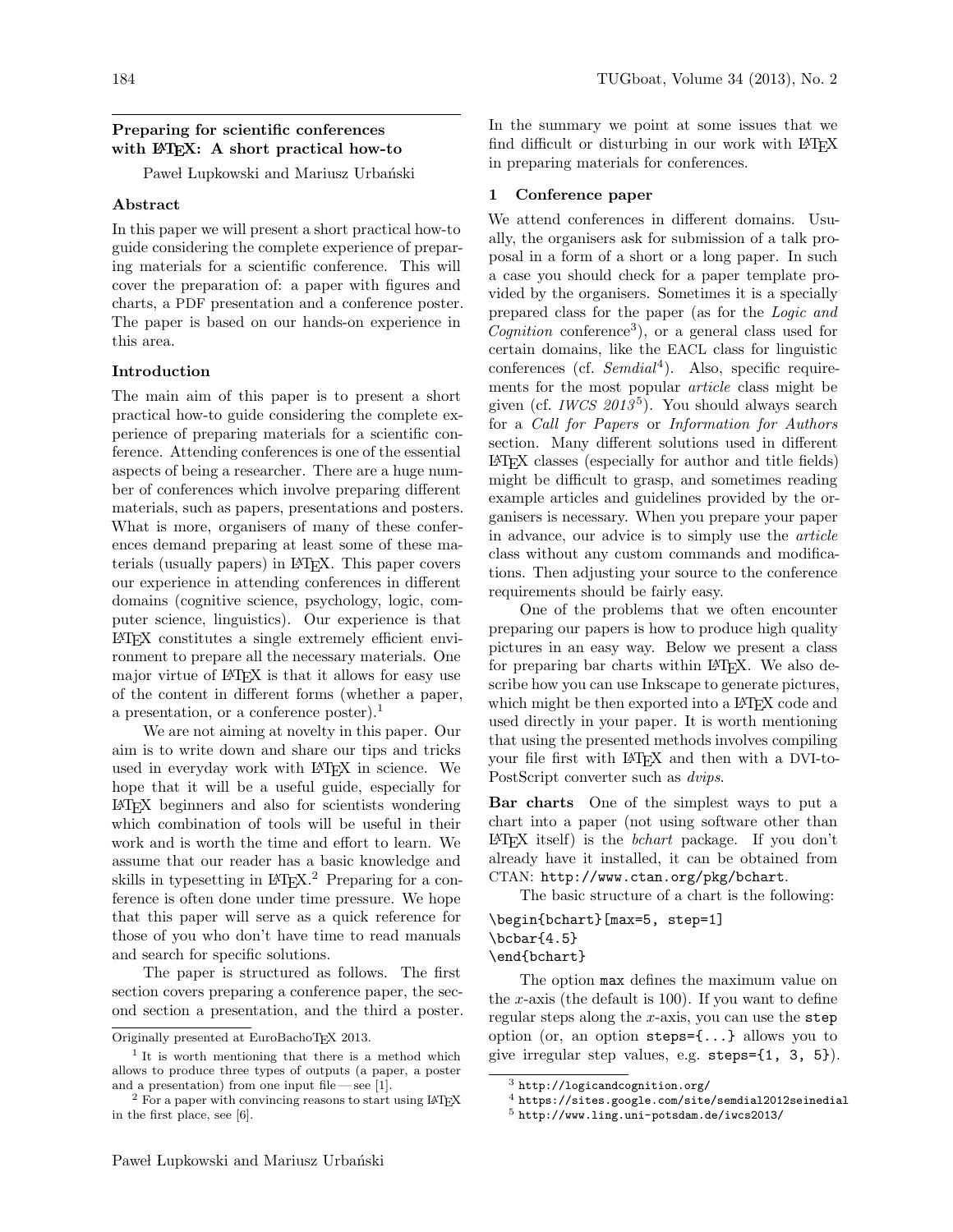

Figure 1: An example bar chart using bchart

The command bcbar puts a bar with a given value. For this command you can use several options, like text (to print some text inside the bar), color (to define the bar's colour), label (to assign a label to the bar, which will be visible on the left side of the bar). To add a caption to the  $x$ -axis use the command \bcxlabel{...}.

A very convenient feature is that the charts are scalable. There are two ways to obtain this effect. First, you can scale only the chart (without a text) by adding the option scale into the bchart command. The second one is to put the chart into the command \scalebox{ $\{factor\}$ {...}.

An example chart presented in Figure 1 is generated by the following code:

```
\scalebox{0.7}{
\begin{bchart}[max=100, unit=\%]
    \bcbar[label={\tt DP}, text=BNC,
          color=white]{49}
    \bcbar[text=CHILDES, color=gray!10]{35.58}
    \bcbar[text=BEE, color=gray!50]{80}
    \bcbar[text=AMEX, color=gray!80]{100}
\bcxlabel{\% without CRs}
\end{bchart}
}
```
Other useful commands available via this package can be found in [8].

 $\text{LFT}$  and Inkscape To include a more sophisticated picture into your paper, you may want to use Inkscape (an open source vector graphic editor).<sup>6</sup> Using Inkscape you can prepare your picture, then export it to  $*$ *png* or  $*$ *pdf* format, and afterwards include it into your paper in the usual way.<sup>7</sup> However, one of the most convenient ways is to use the L<sup>A</sup>TEX export function in Inkscape. To do this choose  $File > Save$  as ... and then pick the  $LATEX$ with PSTricks option. This will save your drawing into a \*.tex file. Then you can put it in your paper with the  $\infty$ .tex} command, or — to obtain a self-contained paper — simply copy and paste the code into the paper's source. Remember also to load the pstricks package in your preamble. An example picture prepared in Inkscape and then embed-



Figure 2: A drawing prepared in Inkscape and exported to L<sup>A</sup>TEX (figure from the Inkscape examples set, file *l-systems.svgz*)



Figure 3: Side by side figures (figures from the Inkscape examples set, file l-systems.svgz )

ded in this paper is presented in Figure 2. Such a picture might be easily scaled using the same command as in the *barchart* case, namely  $\succeq$  scalebox....

Inkscape (from version 0.48) can also export the graphics to  $PDF/EPS/PS$ , and the text to a  $$ file, so you can obtain a vector image with the same font and size as in normal text. This might be especially useful when you want to prepare a picture with mathematical formulas included.<sup>8</sup> For the Inkscape manual, see [5].

Side by side figures Sometimes there is a need to arrange pictures inside a figure environment (e.g. to save some space for the main text). This can easily be done by using the *subfigure* package.<sup>9</sup> An example of such a solution is presented in Figure 3. Below you may trace the code used to generate the example. Each picture is placed with a subfigure command. A very useful feature is the optional argument to supplement each figure with a description. As a consequence, you may easily produce a complex figure with a caption and description for each of its elements.

```
\mbox{\subfigure[Sierpinski triangle]{%
  \input{sierpinski.tex}}
  \quad
  \subfigure[Dragon curve]{\input{dragon.tex}}
}
```
 $6$  http://inkscape.org

<sup>7</sup> For a short, but comprehensive, guide see [2].

<sup>8</sup> <sup>L</sup><sup>A</sup>TEX and Inkscape fans might be also interested in an extension for Inkscape that allows using L<sup>A</sup>TEX inside the drawing program itself. See http://www.johndcook.com/ blog/2009/12/22/including-latex-in-inkscape/.

<sup>9</sup> From http://www.johndcook.com/blog/2009/01/14/ how-to-display-side-by-side-figurs-in-latex/.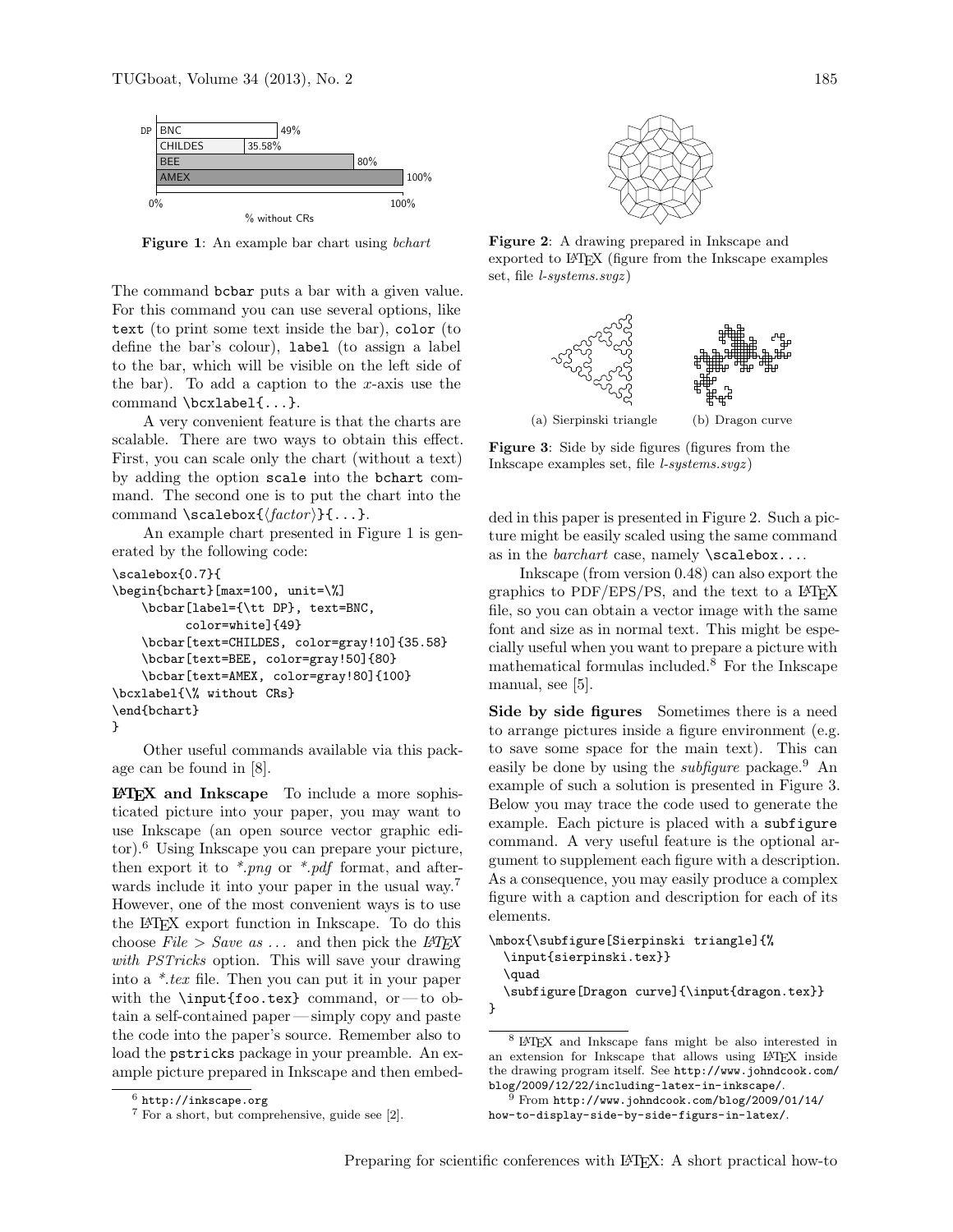#### 2 Conference presentation

Probably the most popular way of preparing presentations with LAT<sub>EX</sub> is by using the *Beamer* class.<sup>10</sup> It allows for fast and easy preparation of presentations (especially on the basis of a previously written paper). Beamer produces a PDF file on output, which guarantees that the presentation will look exactly the same on different machines. In addition, it allows using sections and subsections to structure the presentation in a paper-like style — very convenient when we build a presentation on the basis of a paper. Last but not least, it allows preparing attractive presentations with well-balanced colour schemes and slide elements that make it easier for the audience to track the presentation (number of slides, short title, author etc.).

If you would like to take a look at the complete set of default Beamer themes available, see [9, Section 30]. You will find there names and pictures of Beamer themes (title slide and a regular one). If you are interested in the range of possible modifications of the standard themes see [9, Section 29].

Slide customisations The first modification you may want to make is to change the basic colour of your presentation. You may have a situation when you want to match the colour scheme to the colours used in your poster, or your corporate identity colour scheme etc. The simplest way is to use RGB colour description (the numerical values for a given colour might be obtained easily using Inkscape or GIMP). To use the colour you've picked, include a \usecolortheme command into the preamble of your presentation, as shown:

#### \documentclass{beamer} \usecolortheme[RGB={241,200,144}]{structure} \usetheme{Warsaw}

One of the useful features of Beamer is the possibility of changing the theme (and its colour scheme) of the whole presentation after it is prepared. This is might be useful especially when technical conditions for your presentation will not match the theme you used for the presentation (e.g. the room where you are giving your talk is too bright or the beamer is of poor quality). Changing one line of L<sup>A</sup>TEX code (an argument of the usecolortheme command) might make your slides visible again — see Figure 4, where one slide is presented in two different colour themes (dove and albatros). However, you should remember



Figure 4: Beamer allows for easy modification of the colour scheme of your presentation, so you can adjust it to your needs (even after the presentation is ready)



Figure 5: When changing the slide theme remember that themes have different slide architecture, and sometimes the content does not fit the new theme

that some themes have more extensive slide structure than others (see e.g. Figure 5; the content which fits the slide in the CambridgeUS theme does not fit the slide in the Antibes theme). Thus it is useful to check in advance which theme changes are safe for your content.

Beamer offers also the possibility of setting a background image for the slides (see Figure 6). To do this, use the following command in the preamble of your document [9, Section 27]:

```
\setbeamertemplate{background canvas}
  {\includegraphics[width=\paperwidth,
   height=\paperheight]{backgroundimg.jpg}}
```


Figure 6: Custom background for a Beamer slide

 $10$  Other options are e.g. the *powerdot* class (http: //www.ctan.org/pkg/powerdot), the prosper class (http://www.ctan.org/pkg/prosper), and an interesting KOMA-script based presentation— see [7] and http://www. latextemplates.com/template/koma-script-presentation.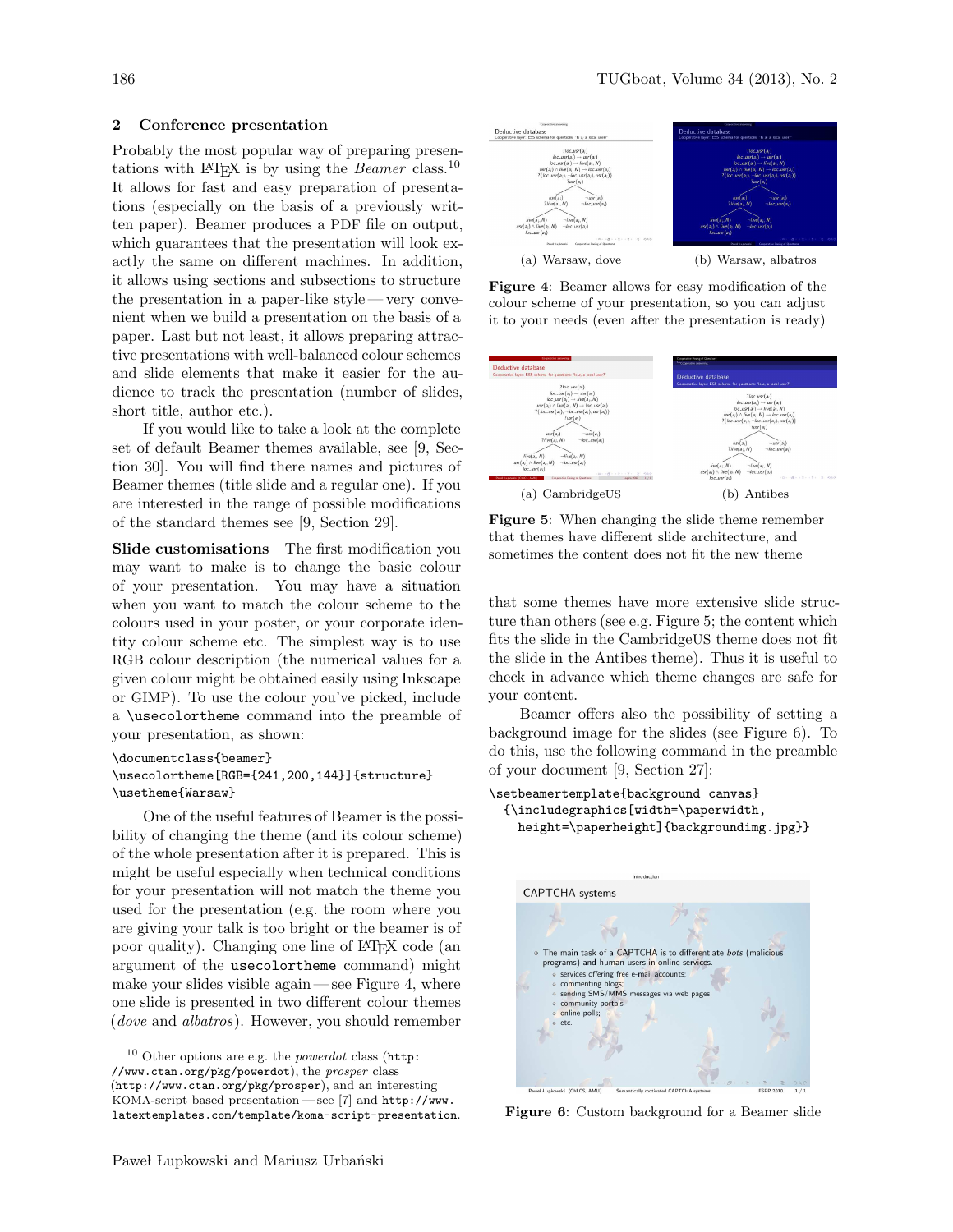#### A corpus-based taxonomy of question responses Paweł Łupkowski, Jonathan Ginzburg



IWCS 2013 1/1

Figure 7: Side by side content of a Beamer slide with the columns environment

Side by side content on a slide Sometimes you may need to arrange the content of a slide in two (or three) columns. One way to do this is to use the columns environment. Below you will find sample code, which generates the slide presented in Figure 7. You may put pictures, blocks, lists and regular text inside columns. The option [c] of the columns command centres columns vertically. Each column environment constitutes one column, where you give its width as an argument of the \begin{column} command.

```
\begin{columns}[c]
\column{5.5cm}
\begin{block}{Research}
   A corpus study of query responses in the
   British National Corpus.
   \begin{small}
   \begin{itemize}
    \item 1051 examples of query-query
   response pairs.
   \end{itemize}
   \end{small}
 \end{block}
\column{5cm}
 \begin{block}{Results}
  \begin{itemize}
   \item A taxonomy of query responses.
   \item Modeling query response categories
   in the KoS framework.
  \end{itemize}
 \end{block}
\end{columns}
```
References with BIBT<sub>EX</sub> If you want to include references in your presentation, and you want to use BIBT<sub>EX</sub>, we recommend the following method:

\begin{frame}[allowframebreaks]{References} \def\newblock{}

```
\bibliographystyle{plain}
\bibliography{mybibliography}
\end{frame}
```
The option allowframebreaks allows Beamer to produce new slides for references if they will not fit in the initial one. We recommend using the plain bibliography style. This is due to the fact that Beamer does not fully support BIBT<sub>EX</sub> (it will generate compilation errors with the natbib package, for example). If you would like to have author-year citations in Beamer (with BibTEX) you may try ignoring compilation errors and see if the output looks fine.<sup>11</sup>

Hyperlinks between slides One of our favoured features of Beamer presentations is the possibility of defining non-linear changes of slide via the use of hyperlinks. Using this feature you may skip slides in case of lack of time or unveil hidden slides if it appears that you have some time left. You can also have extra slides prepared for discussion after presentation and easily access them using hyperlinks (without the necessity of skipping lots of slides in front of the audience).

First you should define the target for the hyperlink. You do this adding a label for a slide in the following way:

#### \begin{frame}[label=yourlabel]

Afterwards you define the hyperlink to the labelled slide:

#### \hyperlink{yourlabel}{hyperlink text}

This method produces a hyperlink which is typeset as regular text. If you want fancier hyperlinks you may use the following modification to the command:

```
\hyperlink{yourlabel}{\beamergotobutton
                      {hyperlink text}}
```
The \beamergotobutton command produces an attractive graphic button which is a hyperlink to the labelled slide. $^{12}$ 

Navigation symbols Our last tip is about changing a small detail in Beamer presentations,<sup>13</sup> namely the navigation symbols visible in the bottom right corner of each slide. As it happens, we never use them, so it would be nice to get rid of them. This is very simple; it is enough to add the following line to the preamble:

#### \setbeamertemplate{navigation symbols}{}

<sup>11</sup> Another solution — perhaps preferable if you have prepared your paper earlier— is to use the \*.bbl file obtained from compilation of your paper. See http://tex. stackexchange.com/questions/3542/bibtex-and-beamer.

<sup>12</sup> You can find tips and tricks for adjusting the button's appearance at http://tex.stackexchange.com/questions/ 63171/beamergotobuttons-color.

<sup>13</sup> This comes from http://nickhigham.wordpress.com.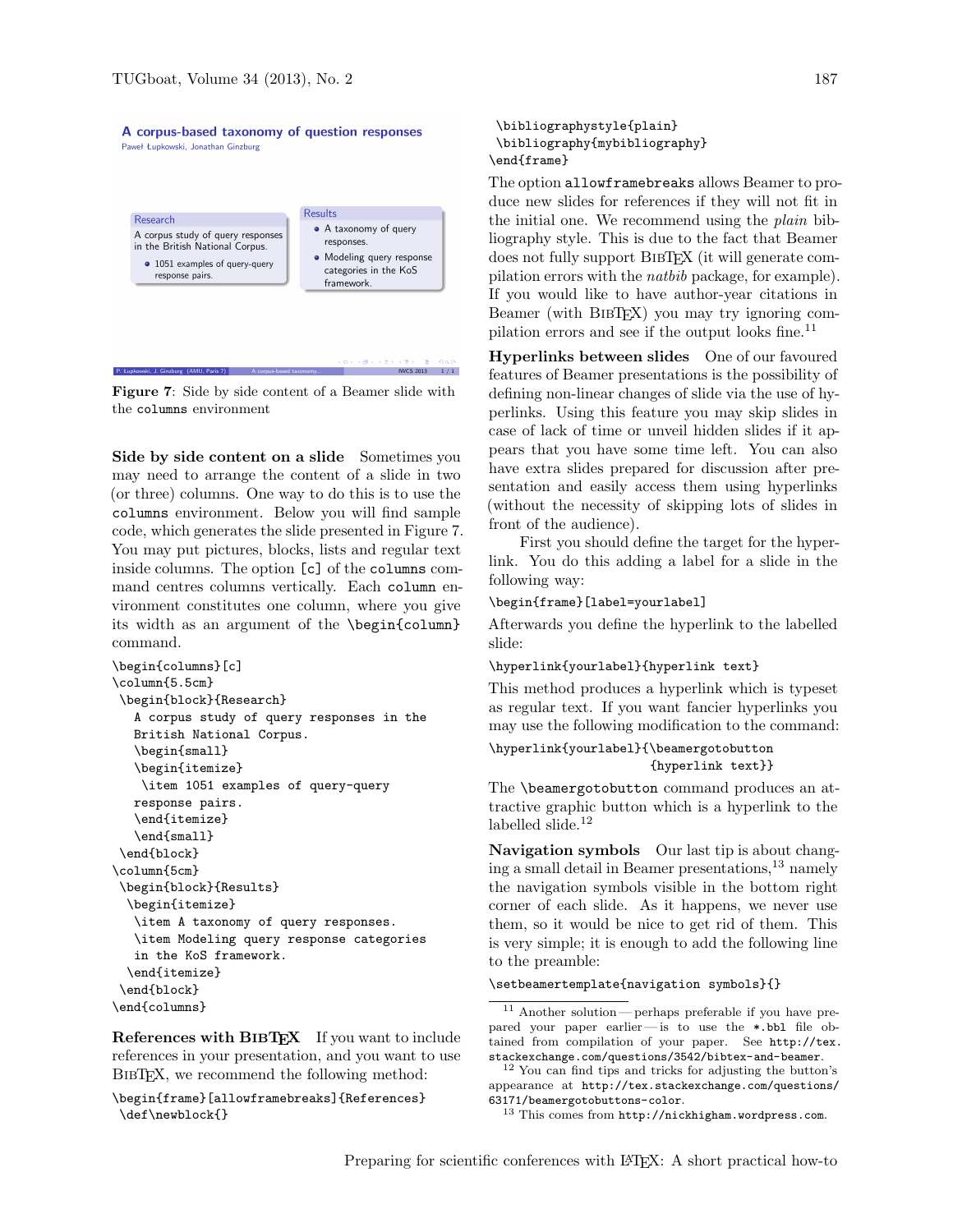

Figure 8: Example poster with the baposter class

# 3 Conference poster

Designing a conference poster is a very demanding task. You have to combine carefully picked and structured content with an attractive visual form (similar to the presentation, but here we have to be even more aware of space limitations). LAT<sub>EX</sub> allows us to prepare a good-looking poster with minimal effort spent on the visual form and allows you to focus on the most important thing — what content it should have.

One basic document class for preparing posters with  $L^2E[X]$  is  $a0poster.<sup>14</sup>$  However, our favoured class for typesetting posters is *baposter*; it is also quite simple, and allows for various modifications of a poster structure and appearance. You will find the manual and examples at the project homepage: http://www.brian-amberg.de/uni/poster/. The simplest way to learn how to use this class is to download examples and analyse them. Here we will list some of interesting and useful commands available in this class. An example of a poster prepared with this class is presented in Figure 8.

The class options In the class options you may declare— int. al. — the following:

- page layout: landscape, portrait;
- paper size: a0paper, a1paper, a2paper, a3paper, a4paper;
- showframe: draw a frame around the page (mainly useful for debugging).

Poster options The main environment for this class is poster. The environment has some options available, such as:

- grid={yes,no} turns on/off the visibility of a grid (useful for designing the layout);
- columns= $\langle n \rangle$  number of columns (default 4 in landscape and 3 in portrait format; maximum number is 6);
- colspacing= $\langle length \rangle$  defines the distance between the columns of the poster;
- background= $\langle bqtype \rangle$  defines the background for the poster. The simplest options are none for no background and plain for a single background colour, which is defined by the option  $\stackrel{\sim}{{\mathsf{bgColorOne}}}=\stackrel{\textcolor{red}{{\sqrt{\mathsf{g}}}}{f-color{g}}\textcolor{red}{f-color{g}}{colar-name}}.^{15}$

The content is formatted in columns and placed into attractive boxes. The box is declared with a command:

 $\heasuredangle{\sqrt{bortitle}}{fname={\overline{bormame}}},$ 

```
column=0,row=0}{
```
 $\langle content \rangle$ 

}

}

Thus, as you can see, each box has its own label and column indication. You use the labels to place one box under another one, e.g.:

\headerbox{RESEARCH}{name=research,below=intro, column=0,row=0}{

 $\langle content \rangle$ 

This code will place the box entitled "RESEARCH" in the first poster column under the box labelled as intro (see Figure 8).

You can easily modify the appearance of boxes (like headers, borders, shapes and fill types). Try the following poster options:

- textborder= $\langle type \rangle$  type of border for the lower part of the box (possible values: none, bars, coils, triangles, rectangle, rounded, faded);
- headerborder= $\langle type \rangle$  which sides of the text box headers should have a border (none, closed, open);

 $\frac{14 \text{ http://www.ctan.org/pkg/a0poster}}{}$ 

 $^{15}$  Other types of background are available, such as different gradients; see the class manual for details: http://www.brian-amberg.de/uni/poster/baposter/ baposter\_guide.pdf.